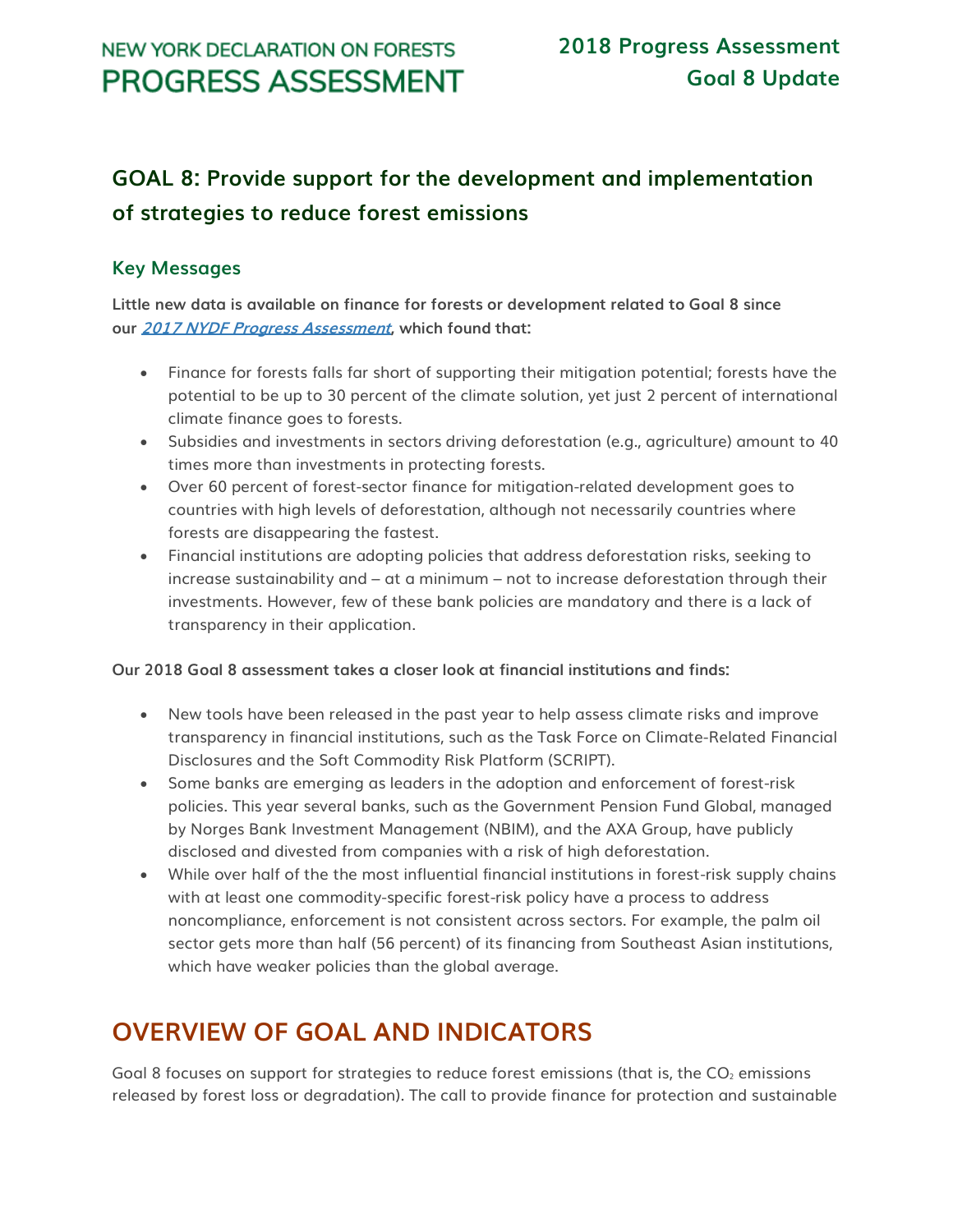use of forests is anchored in the international agenda for climate and sustainable development. It extends to domestic, international, public, and private finance.

Public finance plays a key role in reducing forest emissions. It is essential for transforming and driving changes in land-use policies. Funds also support research and capacity building, provide direct incentives for the protection of forests, and aid the mobilization of private investment needed to address deforestation.

The financial and private sectors can also help reduce deforestation and forest degradation. The large volume of finance required to tackle deforestation and restore degraded land represents an underutilized opportunity for investment. Investors' internal policies and investment design decisions can create positive change through improving disclosure and reporting standards, restricting loan allocation for the most destructive activities and/or engaging with clients whose activities are not compliant with investor's policies, and incorporating climate change risk assessment into their financial analysis and decision-making processes.

### **Assessing progress**

In 2017 the New York Declaration on Forests (NYDF) Assessment Partners published an in-depth review of progress toward [NYDF Goals 8 and 9.](http://forestdeclaration.org/downloads/) From 2018 on, we will provide annual updates on progress toward these goals using the revised assessment frameworks. We use two criteria to assess progress on achieving Goal 8 (Table 1).

#### **Table 1. Criteria and indicators to track Goal 8**

| <b>CRITERIA</b>                                                                                         | <b>INDICATOR</b>                                                                                                                  |
|---------------------------------------------------------------------------------------------------------|-----------------------------------------------------------------------------------------------------------------------------------|
| 1. Public support for the development and<br>implementation of strategies to reduce<br>forest emissions | 1.1 International finance<br>1.2 Domestic finance                                                                                 |
| 2. Private investment targeted at reducing forest<br>emissions                                          | 2.1 Policies for investment in forest-risk commodities<br>2.2 Investments in sustainable commodity production and<br>conservation |

# **FINDINGS**

# **Criterion 1: Public support for the development and implementation of strategies to reduce forest emissions**

## **Indicator 1.1: International finance**

International forest finance continues to be limited and has not grown substantially in recent years. During 2010–16, developed countries and multilateral institutions committed<sup>[\[1\]](http://forestdeclaration.org/goal/goal-8/#_edn1)</sup> USD 4.2 billion in forest-sector finance for mitigation-related development, the majority (63 percent) to countries with high levels of deforestation. [\[2\]](http://forestdeclaration.org/goal/goal-8/#_edn2) Another USD 1.3 billion was pledged for regional or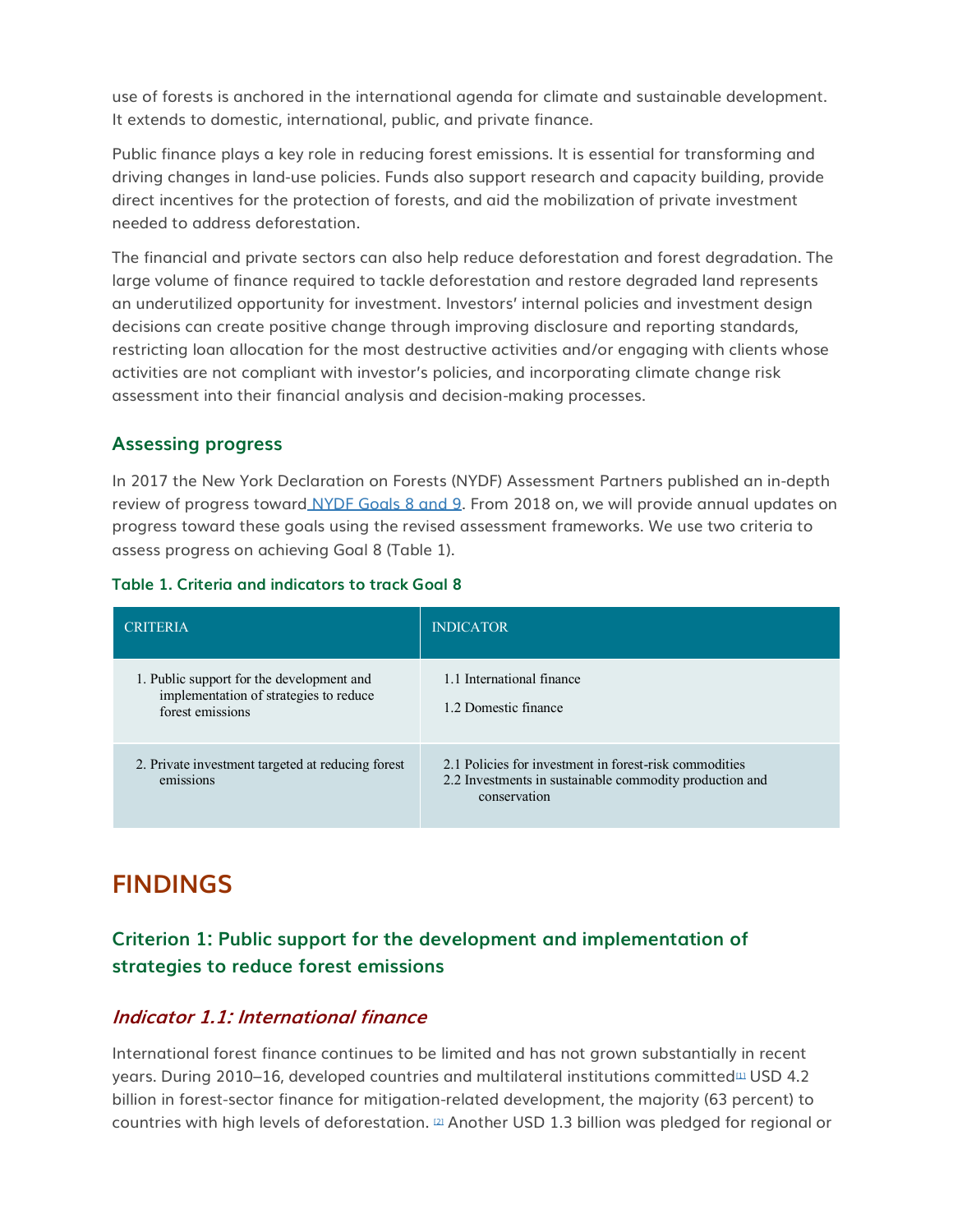unspecified support to the forestry sector. Financial commitments concentrated on a few countries, including major deforestation hotspot countries, but not necessarily countries where forests are disappearing the fastest.

Several programs to reduce deforestation have recently been approved through the Green Climate Fund (GCF). These include a USD 84 million grant to develop Ecuador's REDD+ Action Plan, of which USD 41 million had been disbursed as of August 2018, and a cofinacing initiative with Conservation International and the private sector for sustainable landscapes in Madagascar.[\[3\]](http://forestdeclaration.org/goal/goal-8/#_edn3) Norway recently committed to a new approach to supporting reduced forest emissions, committing a new fund to fight forest crime, such as illegal tree clearing (Box 1).

#### **Box 1. Norway pledges finance to fight forest crime[\[4\]](http://forestdeclaration.org/goal/goal-8/#_edn4)**

At the Oslo Tropical Forest Forum in June 2018, Norway announced a new pledge of Kr. 145 million (USD 16.2 million) to fight high-level forest crime. Annually, forest crime illegally siphons USD 50–150 billion of value from the world's forests. The new pledge, to be shared by Interpol, the UN Office on Drugs and Crime, and the Rhipto Norwegian Centre for Global Analyses, will support investigations into the leaders of international gangs who coordinate the bulk of large-scale illegal logging.

Interpol established its forestry program, LEAF (Law Enforcement Assistance to Forests), in 2012 with funding from the Norwegian government to coordinate the international and national law enforcement response to organized crime in the forestry sector. The new funding will allow LEAF to more than double its detective task force from 6 to 15. Though the pledge is small compared to the scale of the crimes, representatives from the Norwegian government and Interpol stressed that its effect could be large. Targeting key figures through intelligence gathering and criminal analysis will, they anticipate, have significantly more impact than arresting low-level actors, whose detentions do little to slow the spread of environmental crime.

The partnership is heading into the project with optimism due to previously successful projects, such as the exceptional 76 percent reduction in deforestation in Brazil led by the Brazilian federal police and Interpol's seizure of over USD 1.5 billion worth of illegal timber across Africa, Asia, and Latin America in the past several years.

## **Indicator 1.2: Domestic finance**

The Forest Carbon Partnership Facility is a USD 1.3 billion global partnership that supports efforts to reduce emissions from deforestation and degradation, commonly known as REDD+. As of August 2018, five new countries – Madagascar, Mozambique, Nepal, Vietnam, and Lao People's Democratic Republic – have shared plans for their investments in REDD+, including domestic contributions. These countries join Mexico, Costa Rica, Chile, the Republic of Congo, the Democratic Republic of Congo, and Ghana in the final stages of negotiating agreements with donors for results-based REDD+ finance. Domestic contributions from these countries range greatly (Table 2). In fact, no domestic investments were included in the financial plans of Madagascar, the Republic of Congo, and the Democratic Republic of Congo. In countries that do plan domestic contributions, the funds support a variety of activities, including sustainable land use planning, monitoring, reporting, and verification, and forest policy and land tenure reforms. Similarly, GCF proposals also require information on domestic cofunding.

### **Table 2. Forest Carbon Partnership Facility REDD+ investments planned or made by domestic governments**

| <b>COUNTRY</b> | DOMESTIC INVESTMENT (USD<br>MILLIONS) | <b>EXAMPLES</b>                                                   |
|----------------|---------------------------------------|-------------------------------------------------------------------|
| Mexico         | 7,990                                 | Sustainable forest management, payment for environmental services |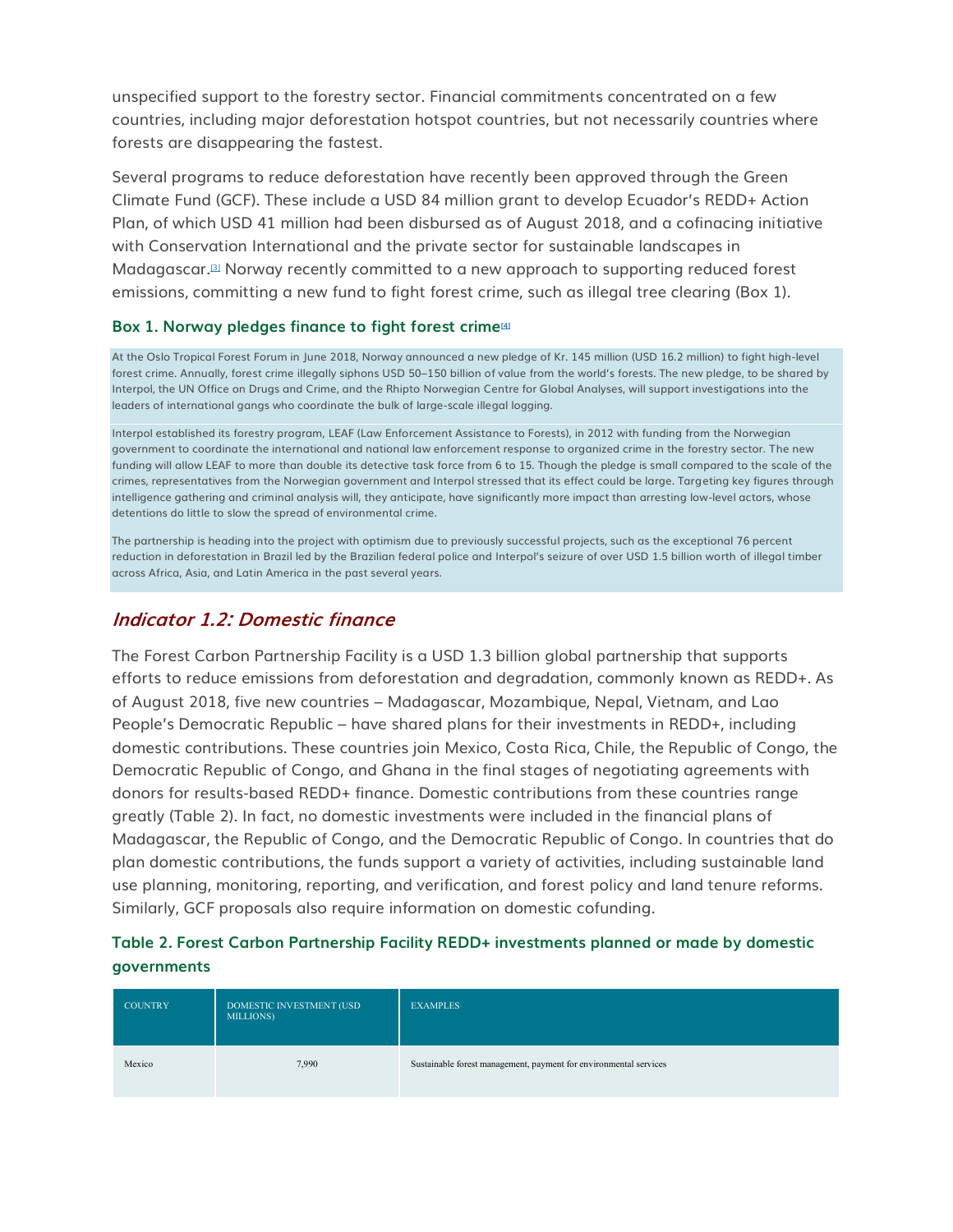| Costa Rica | 1,413 | REDD+ program management, emission reductions quantification and verification, forest governance                                         |
|------------|-------|------------------------------------------------------------------------------------------------------------------------------------------|
| Vietnam    | 222   | Enabling conditions, sustainable forest management, adoption of climate-smart agriculture                                                |
| Nepal      | 121   | Private-sector forestry, integrated land-use planning, protected area management, biogas stoves and cookstove<br>projects                |
| Ghana      | 54    | Forest law enforcement, forest policy reforms, forest data management                                                                    |
| Mozambique | 51    | Regularizing land tenure, forest governance, promotion of conservation agriculture and agroforestry systems                              |
| Chile      | 37    | Forest law development and enforcement, sustainable forest management and planning                                                       |
| Lao PDR    | 8.1   | Enabling conditions, forest law enforcement, forest policy reforms, land-use planning, tenure security,<br>sustainable forest management |

## **Criterion 2: Private investment targeted at reducing forest emissions**

## **Indicator 2.1: Policies for investment in forest-risk commodities**

Financial institutions are adopting policies that address deforestation risks. Such policies seek to ensure that their lending and investment portfolios are, at a minimum, not contributing to increased deforestation. Few of these bank policies are mandatory, however, and there is a lack of transparency in their application. Some financial institutions require companies with palm oil operations to demonstrate certification from the Roundtable for Sustainable Palm Oil, but this type of mandate is uncommon in other sectors.

In the past year, new tools and guidelines for assessing climate and deforestation risk in finance have been released, which include recommendations for financial institutions to disclose their risk management strategies to increase transparency in the market. In 2017, the Task Force on [Climate-related Financial Disclosures](https://www.fsb-tcfd.org/) (TCFD), an initiative of the Financial Stability Board, released [recommendations](https://www.fsb-tcfd.org/wp-content/uploads/2017/06/FINAL-TCFD-Report-062817.pdf) for financial institutions to assess and disclose the actual and potential impacts of climate-related risks and opportunities on their business, as well as how they manage them. TCFD is working with CDP (formerly the Carbon Disclosure Project) to integrate these recommendations into their [Forests questionnaire.](https://www.cdp.net/en/forests) Following this release, in 2018, a coalition of 16 banks convened by the UN Environment Finance Initiative produced the first guidance to help the banking industry implement these forward-looking and transparent climate-related risk and opportunity assessments. Similarly, [Global Canopy](http://globalcanopy.org/what-we-do/finance-sector/script) recently launched the Soft [Commodity Risk Platform \(SCRIPT\),](https://www.script.finance/tool/login) a freely-available platform based on innovative company datasets to help financial institutions assess and mitigate the deforestation risks in soft (food and fiber) commodity supply chains. The platform provides tools and guidance for financial institutions to establish a robust sustainable financing policy and portfolio-screening procedures. SCRIPT currently hosts two tools, the Policy Benchmarking Tool and the Portfolio Risk Tool.<sup>[\[5\]](http://forestdeclaration.org/goal/goal-8/#_edn5)</sup>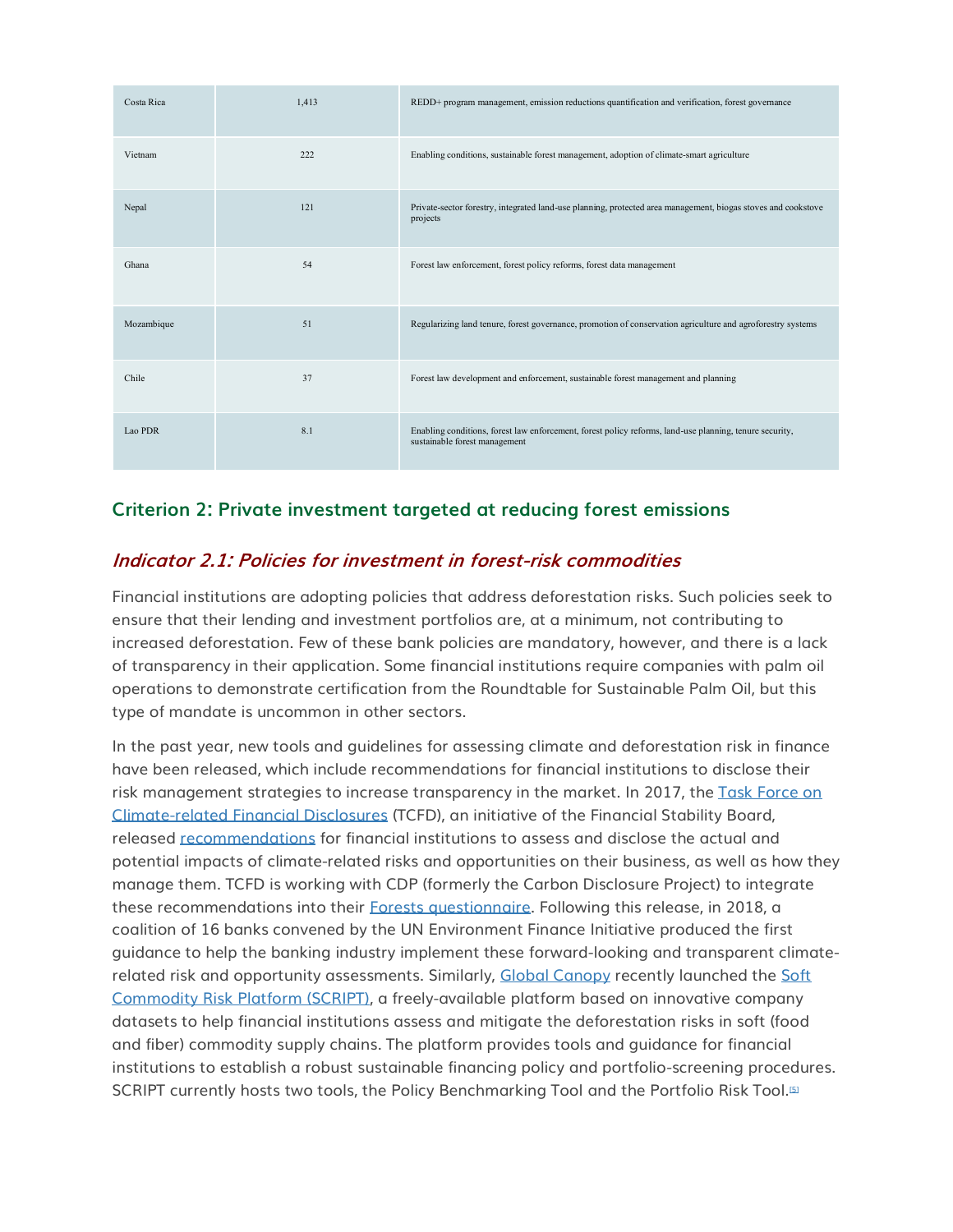According to [Forest 500,](https://forest500.org/) which ranks the top companies, financial institutions, and governments involved in commodity supply chains that pose a risk to forests, financial institutions can play an important role in pushing the implementation of [private sector commitments,](http://forestdeclaration.org/goal/goal-2/) but efforts are lagging. Financial institutions are adopting deforestation policies, yet the overall proportion of those with commitments remains low.<sup>[\[6\]](http://forestdeclaration.org/goal/goal-8/#_edn6)</sup> Only 8 of 150 influential financial institutions have a commitment for all forest-risk commodities in their portfolios. Less than half of the commodityspecific policies include mandatory, rather than voluntary, protection of priority forest types. In one sign of progress, in August 2018, 17 financial institutions – two of which are Forest 500 powerbrokers with no previous forest commitments – signed on to the Cerrado Manifesto to halt soy-based deforestation in Brazil's Cerrado region.<sup>[\[7\]](http://forestdeclaration.org/goal/goal-8/#_edn7)</sup> However, given current trends, the financial institutions with the greatest influence on forests will likely fail to adopt or implement adequate policies for addressing deforestation by 2020.

Individual banks are emerging as leaders in policy enforcement. Over half of the Forest 500 financial institutions with at least one commodity-specific policy have a process to identify and address noncompliance. For the first time, the Government Pension Fund Global, which is managed by Norges Bank Investment Management (NBIM), has publicly disclosed the identities of noncompliant companies and revealed that it has already divested from four highdeforestation-risk companies.[\[8\]](http://forestdeclaration.org/goal/goal-8/#_edn8) Similarly, the AXA Group has reported several sector-level divestments.[\[9\]](http://forestdeclaration.org/goal/goal-8/#_edn9), [\[10\]](http://forestdeclaration.org/goal/goal-8/#_edn10) In July 2018, CalPERS, the largest U.S. state pension fund, also updated its investment policy to include deforestation risk as a consideration in its investment decisions.<sup>[\[11\]](http://forestdeclaration.org/goal/goal-8/#_edn11)</sup>

In the palm oil sector, investors continue to support forest-risk production activities.[\[12\]](http://forestdeclaration.org/goal/goal-8/#_edn12) Key financial institutions have provided over USD 5 billion in equity and debt financing and loans to refiners without forest-related sourcing commitments and who thus have a high risk of leakage. For example, BNP Paribas has a sustainability commitment and palm oil policy, but it appears to contradict that commitment by holding shares in refineries that do not have sustainable sourcing policies.

Indonesia and Malaysia are home to nearly half of the world's palm oil refineries, yet banks in the region lack strong policies to safeguard forests. Between 2010 and 2016, the majority (56 percent) of global financing for palm oil companies was lent by Southeast Asian institutions, most of which have policies that are weaker than the global average.[\[13\]](http://forestdeclaration.org/goal/goal-8/#_edn13) The Malaysian bank Maybank is the single largest lender to the palm oil industry (USD 3.9 billion), followed by RHB Banking and CIMB Group (each lending USD 2.9 billion). The Forests and Finance Initiative found that Indonesian banks largely did not meet evaluation criteria based on their forest policies and commitments, environmental standards, and social standards including workers' and community rights.[\[14\]](http://forestdeclaration.org/goal/goal-8/#_edn14) None of the Malaysian financial institutions included in the assessment had any relevant publicly available environmental, social, and governance based risk mitigation policies specific to the palm oil sector.<sup>[\[15\]](http://forestdeclaration.org/goal/goal-8/#_edn15)</sup>

# **Indicator 2.2: Investments in sustainable commodity production and conservation**

The increase in sustainable commodity sourcing and deforestation-free supply chain commitments [\(Goal 2\)](http://forestdeclaration.org/goal/goal-2/) indicates a growing acknowledgment of the need to move toward more sustainable land use. The private sector has the opportunity to not only scale up investments but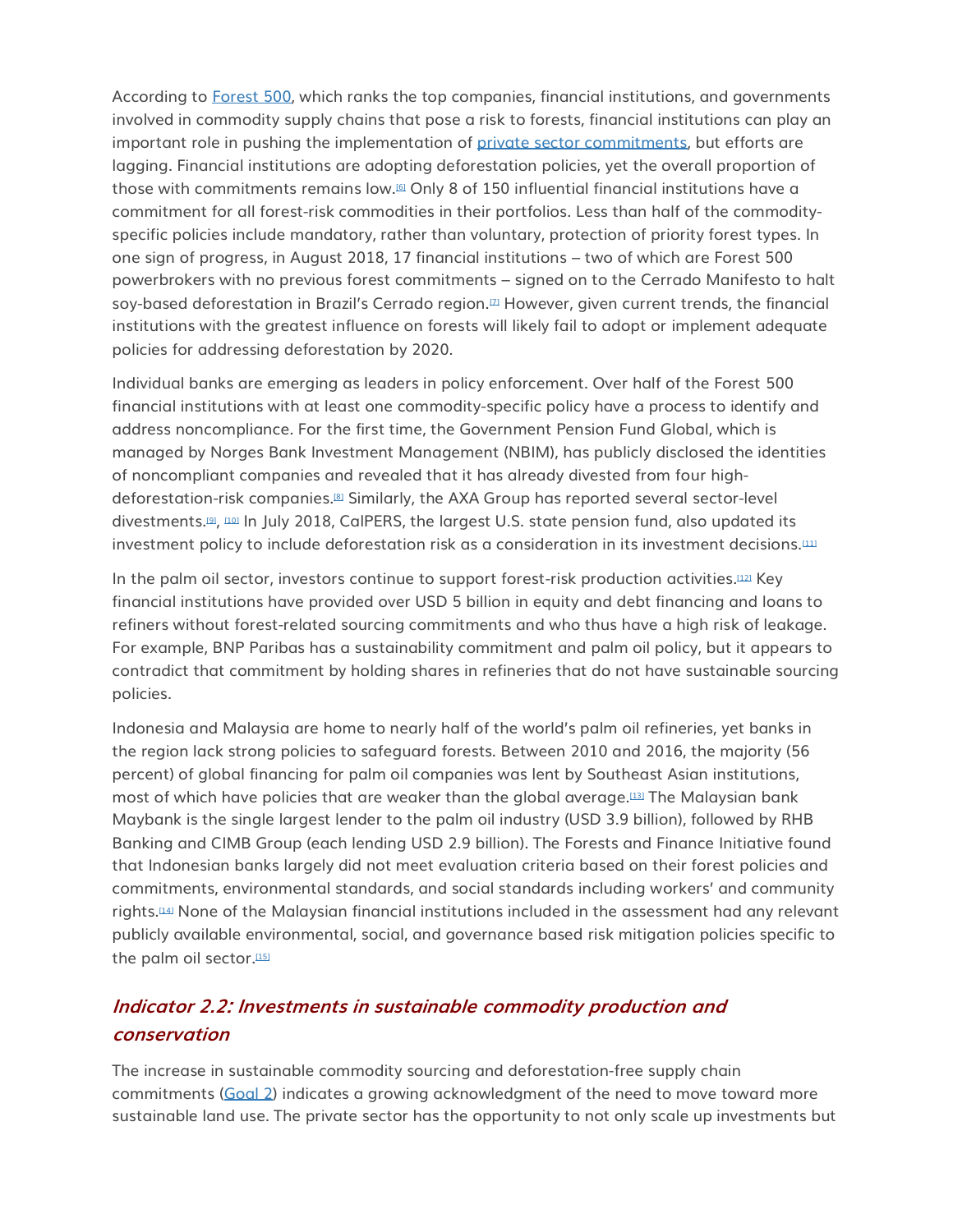to work with governments to develop appropriate policy and legislation that will ensure a shift of finance flows toward investments with environmental benefits.

Findings from our 2017 progress assessment indicate that while the share of projects in forestrelevant subsectors in the impact-investment market has grown rapidly in recent years, the amount of capital committed remains miniscule compared with traditional investments. Because data was not updated in 2017, we are unable to include new forest-relevant developments in the impact-investment market in our *2018 NYDF Progress Assessment.*

In addition to impact-investment funds, a number of public-private partnerships seek to support projects with a positive impact on the environment (Table 3).

| <b>NAME (SUPPORTER)</b>                                                                                                                               | <b>DESCRIPTION OR OBJECTIVE</b>                                                                                                                                                                                                                                                                                                       | <b>COMMITMENTS AND ACHIEVEMENTS</b>                                                                                                                                                                                                                                                                                                                                                                                                                                                                                                                                                                                                                                                                                 |
|-------------------------------------------------------------------------------------------------------------------------------------------------------|---------------------------------------------------------------------------------------------------------------------------------------------------------------------------------------------------------------------------------------------------------------------------------------------------------------------------------------|---------------------------------------------------------------------------------------------------------------------------------------------------------------------------------------------------------------------------------------------------------------------------------------------------------------------------------------------------------------------------------------------------------------------------------------------------------------------------------------------------------------------------------------------------------------------------------------------------------------------------------------------------------------------------------------------------------------------|
| Andgreen.fund<br>(IDH, the Sustainable Trade<br>Initiative, and Norway's<br>International Climate and Forest<br>Initiative (NICFI))                   | Aims to protect over 5 million hectares of tropical forest and<br>peatlands by 2020 by triggering USD 1.6 million in private capital<br>investment with a USD 400 million fund capitalization target.                                                                                                                                 | Initial commitment of up to USD 100 million by NICFI, to fund more<br>than 20 forest protection projects globally, while catalyzing private<br>investments up to four times more than the fund's investment. The<br>Andgreen fund site shows no projects approved for investment as of<br>August 2018.                                                                                                                                                                                                                                                                                                                                                                                                              |
| <b>Ecobusiness Fund</b><br>(KfW (formerly Kreditanstalt für<br>Wiederaufbau) and Conservation<br>International)                                       | Public-private partnership that provides loans to qualified local<br>financial institutions that lend the money to eligible borrowers (e.g.,<br>holders of recognized certifications or those making improvements in<br>line with conservation and biodiversity goals).                                                               | Initial commitment of EUR 17 million (USD $\sim$ 19.5 million), by the<br>German Federal Ministry for Economic Development and<br>Cooperation to enable Latin American businesses to invest in the<br>protection of biodiversity and sustainable use of natural resources<br>(e.g., through forestry, fishing, and agriculture).                                                                                                                                                                                                                                                                                                                                                                                    |
| Althelia Climate Fund<br>(Althelia Ecosphere)                                                                                                         | Public-private partnership that focuses on beef and palm oil projects<br>to reduce deforestation, safeguard biodiversity, mitigate climate<br>change effects, and provide fair and sustainable lives to local<br>communities, while granting investors a fair return on capital.                                                      | Initial commitment of EUR 60 million (USD $~69$ million) to deliver<br>investments for competitive projects addressing greenhouse gas<br>reductions, focusing on sustainable land use and funds for ecosystem<br>services (e.g., REDD+ projects). By 2018, it had already reached or<br>was close to reaching many of its targets for 2021.                                                                                                                                                                                                                                                                                                                                                                         |
| <b>EcoEnterprises Fund</b><br>(The Nature Conservancy)                                                                                                | Partnership of financial institutions that offer guidance to small and<br>growing businesses to improve their financial, social, and<br>environmental performance. More than 4.2 million hectares were<br>preserved thanks to the impact of the fund.                                                                                 | Totals assets under management are USD 26-50 million.[17] The focus<br>of impact investment is on conservation of natural resources,<br>sustainable land use, and development of small and medium<br>businesses in Latin America. EcoEnterprises Fund has conserved<br>more than 4.2 million hectares through projects it has<br>financed. <sup>[18]</sup> EcoEnterprise Fund has financed Del Llano Alto Oleico,<br>a certified sustainable palm oil company in Columbia. 1991                                                                                                                                                                                                                                     |
| Moringa<br>(Edmond de Rothschild Private<br>Equity,<br>ONF (Office National des Forêts)<br>International)                                             | Public-private partnership that aims to provide financial returns for<br>investors and communities in the area while developing land-use<br>resilience.                                                                                                                                                                               | Initial commitment of EUR 51.4 million (USD ~59.1<br>million). <sup>220</sup> Aims to invest EUR 4-10 million (USD~4.6-11.5 million)<br>per project, creating stable and profitable agroforestry projects that<br>can access both national and international markets. Since 2017, the<br>fund has grown by USD 32.6 million to an investment potential of<br>USD 84 million - bringing it closer to its target of USD 100 million -<br>in sustainable agroforestry projects, and has thus far restored 25,000<br>hectares. <sup>211</sup> In May 2018 Moringa closed the sixth investment of its<br>portfolio, providing technical assistance and investing in Jus Délice,<br>an organic juice company in Togo.[22] |
| BioCarbon Fund Initiative for<br>Sustainable Land Use<br>(Initiative for Sustainable Forest)<br>Landscapes (ISFL), World Bank<br>Carbon Finance Unit) | Multilateral fund that promotes and rewards reductions in greenhouse<br>gas emissions in the land-use sector through REDD+; sustainable<br>agriculture; and smarter land-use planning, policies, and practices. It<br>is supported by donor governments and managed by the World Bank.                                                | Fund capital of USD 340 million to support programs in Zambia,<br>Colombia, and Ethiopia. The ISFL delivers results-based finance over<br>10–15 years by purchasing verified emission reductions to incentivize<br>governments.                                                                                                                                                                                                                                                                                                                                                                                                                                                                                     |
| <b>Partnerships for Forests</b><br>(UK Department for International<br>Development)                                                                   | Provides grants and technical assistance to incubate market-ready<br>"forest partnerships" between companies, public sector actors, and<br>civil society that catalyze investment in forests and sustainable land<br>use. Currently, partnerships are being supported in East Africa, West<br>and Central Africa, and Southeast Asia. | Partnerships for Forests has a commitment to leverage three times the<br>private investment in forests and sustainable land use by 2020,<br>equating to GBP 150 million (USD $\sim$ 195 million). Partnerships for<br>Forests plans to introduce a new auditing process between 2018 and<br>2020 to verify grant expenditures and ensure agreements are<br>upheld.[23]                                                                                                                                                                                                                                                                                                                                              |
| <b>Tropical Landscapes Finance</b><br>Facility (TLFF)                                                                                                 | Leverages public funding to unlock private finance for sustainable<br>land use in Indonesia. Projects include agriculture and ecosystem<br>restoration and investments in renewable energy. The                                                                                                                                       | In February 2018, the TLFF announced its inaugural transaction, a<br>USD 95 million sustainability bond to help finance a sustainable<br>natural rubber plantation. <sup>[24]</sup> The financial platform of TLFF consists                                                                                                                                                                                                                                                                                                                                                                                                                                                                                         |

#### **Table 3. Examples of public-private or private impact-investment funds**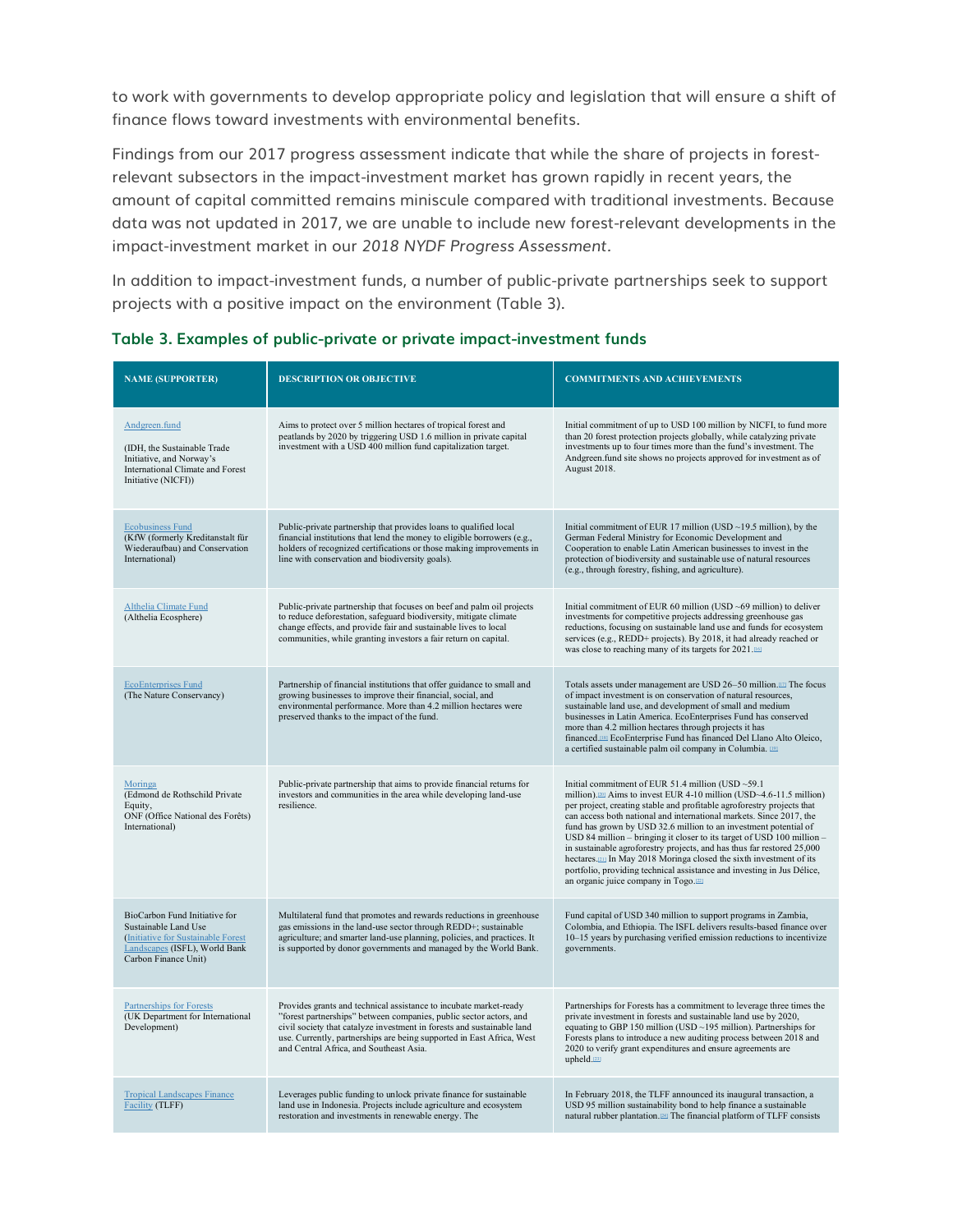(United Nations Environmental Programme, BNP Paribas and ADM Capital)

multistakeholder initiative aims to bring long-term finance to projects and companies that stimulate green growth and improve rural livelihoods.

of a grant and loan fund, which is managed by the United Natio Environmental Programme, and the banks BNP Paribas and ADM Capital.

Recipient countries should seek to diversify revenue streams by diversifying capital sources, such as blending public and private finance. Blended financing models such as the Private Sector Facility of the GCF can mobilize private-sector action and resources by using a mix of grant and nongrant financing to lower the risks to investors related to market failure, while allowing for diversified capital sources and complementarity of efforts.

Additionally, the public sector has a range of tools to reduce risks and make deforestation-free investments more attractive. These include:

- Forming strategic partnerships with private investors to demonstrate proof of concept
- Risk mitigation instruments (Box 2) such as guarantees, insurances, and public coinvestment
- Providing subsidized or free technical assistance to producers and companies
- Providing fiscal incentives for deforestation-free investment
- Taxing environmentally degrading activities
- Enhancing financial sector transparency
- Investing in law enforcement and eliminating illegality
- Providing clear land-use rights and tenure
- Promoting jurisdictional<sup>[\[25\]](http://forestdeclaration.org/goal/goal-8/#_edn25)</sup> or [landscape initiatives](http://forestdeclaration.org/goal/goal-9/) that take a multistakeholder approach to land-use planning while considering social, economic, and environmental objectives

#### **Box 2. Forests Bond – Forest conservation through financial innovation**

In October 2016, the International Finance Corporation issued a first of its kind USD 152 million Forests Bond in partnership with BHP (formerly BHP Billiton) and with technical collaboration from Conservation International and Baker McKenzie, in support of REDD+ efforts.<sup>[\[26\]](http://forestdeclaration.org/goal/goal-8/#_edn26)</sup>The innovative Forests Bond unlocks private financing for reducing deforestation by providing a price-support mechanism, which guarantees support for the REDD+ credits for the five-year life of the bond. The Forests Bond offers investors a choice between a cash or interest payment in the form of verified carbon units (VCUs) from the Kasigau Corridor REDD Project in Kenya. Investors may use these VCUs or sell them in the market. BHP's investment provides the price support to ensure that the REDD project sells its carbon credits, guaranteeing support for forest finance. The bond's success confirms private-sector interest and demand in socially and environmentally conscious investments, given that the Forests Bond was oversubscribed by more than double its capacity.

#### **Finance aligned with forest and climate goals captured by the 2017 Goals 8 and 9 assessment**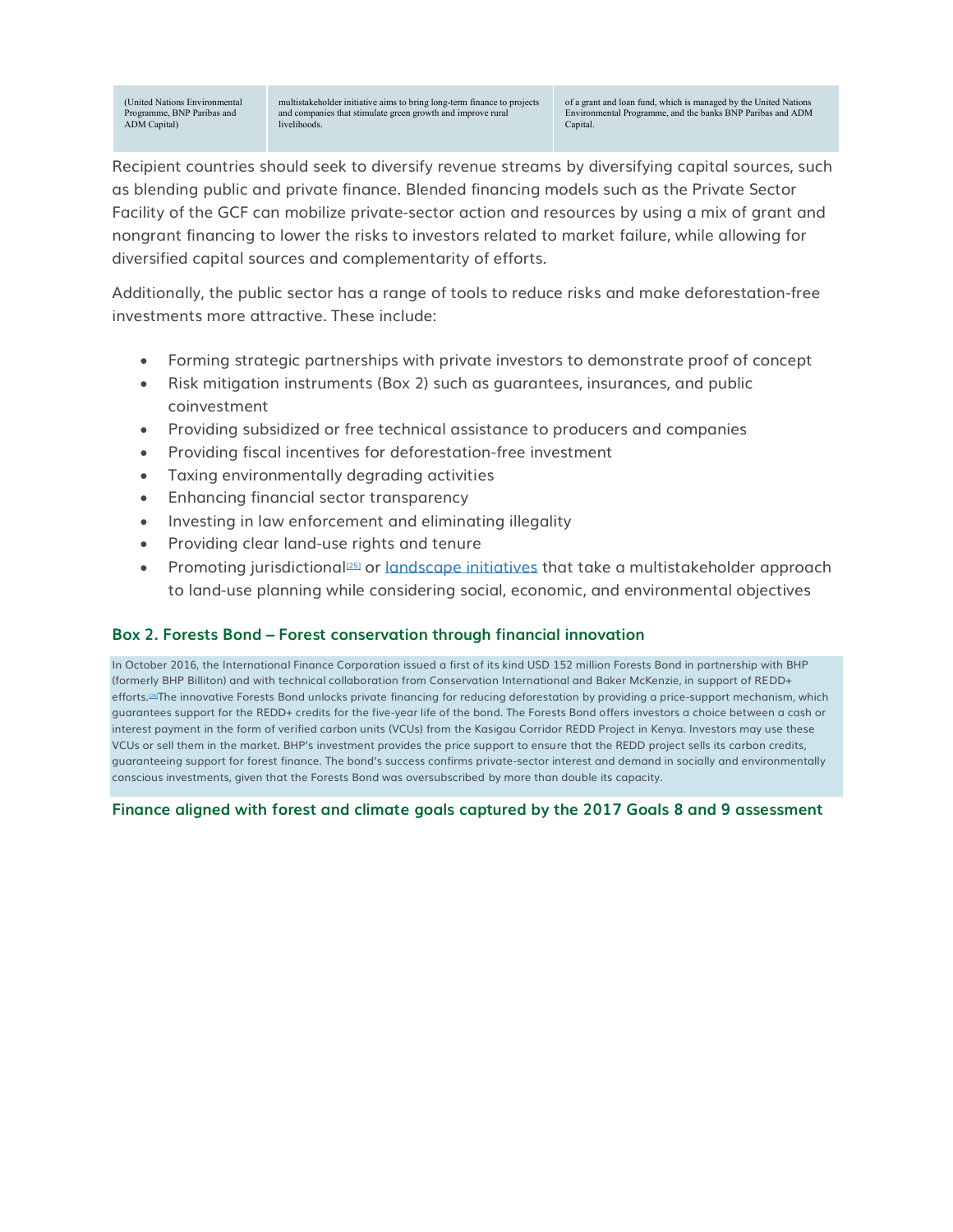

|                 | Country                         | Gross tree cover loss <sup>[1]</sup> (million ha) | Mitigation-related development finance<br>commitments targeted at the forestry<br>sector <sup>[2]</sup> (USD million) |
|-----------------|---------------------------------|---------------------------------------------------|-----------------------------------------------------------------------------------------------------------------------|
| $\mathbf{1}$    | <b>Brazil</b>                   | 14.39                                             | 247                                                                                                                   |
| $\overline{2}$  | Indonesia                       | 9.87                                              | 181                                                                                                                   |
| $\overline{3}$  | Democratic<br>Republic of Congo | 5.06                                              | 75                                                                                                                    |
| $\overline{4}$  | China                           | 3.29                                              | 290                                                                                                                   |
| $5\overline{)}$ | Malaysia                        | 2.95                                              | 6                                                                                                                     |
| 6               | Paraguay                        | 2.35                                              | 5                                                                                                                     |
| $7\phantom{.0}$ | Argentina                       | 2.19                                              | 89                                                                                                                    |
| $\,8\,$         | Bolivia                         | 1.66                                              | 22                                                                                                                    |
| 9               | Madagascar                      | 1.42                                              | 3                                                                                                                     |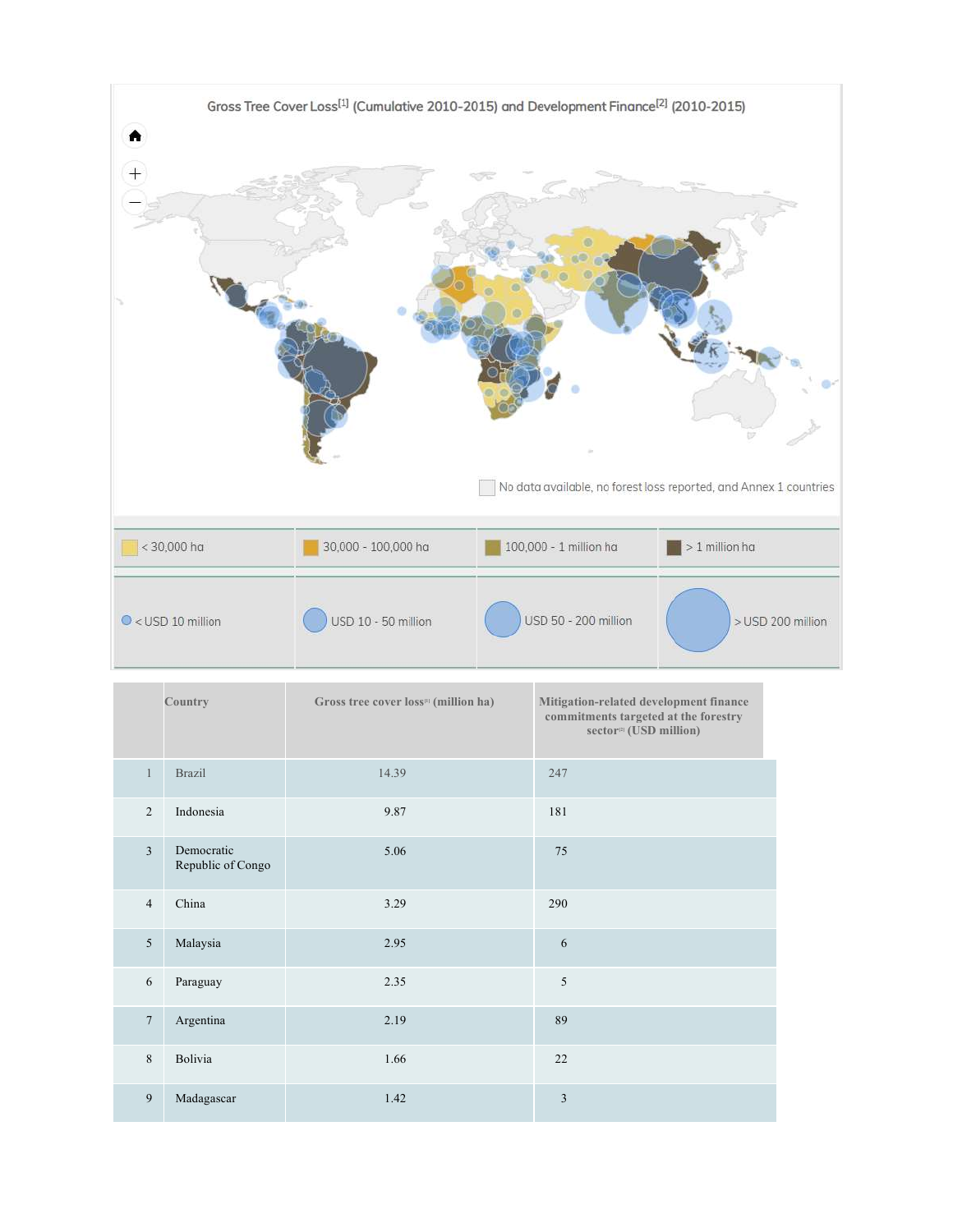|                 | Country                | Gross tree cover loss <sup>11</sup> (million ha) | Mitigation-related development finance<br>commitments targeted at the forestry<br>sector <sup>[2]</sup> (USD million) |
|-----------------|------------------------|--------------------------------------------------|-----------------------------------------------------------------------------------------------------------------------|
| $10\,$          | Myanmar                | 1.40                                             | 25                                                                                                                    |
| $11\,$          | Laos                   | 1.18                                             | 73                                                                                                                    |
| $12\,$          | Peru                   | 1.12                                             | 30                                                                                                                    |
| $13\,$          | Mexico                 | 1.12                                             | $1\,1$                                                                                                                |
| $14\,$          | Cambodia               | 1.11                                             | $\,8\,$                                                                                                               |
| $15\,$          | Colombia               | $1.10\,$                                         | 66                                                                                                                    |
| $16\,$          | Angola                 | $1.07\,$                                         | $\sqrt{5}$                                                                                                            |
| $17\,$          | Vietnam                | 1.05                                             | 168                                                                                                                   |
| $18\,$          | Mozambique             | 1.03                                             | 67                                                                                                                    |
| $19\,$          | Côte d'Ivoire          | 0.99                                             | $17\,$                                                                                                                |
| $20\,$          | Tanzania               | $0.92\,$                                         | 23                                                                                                                    |
| $21\,$          | Chile                  | 0.69                                             | $\mathbf{1}$                                                                                                          |
| 22              | Thailand               | 0.69                                             | $\sqrt{5}$                                                                                                            |
| $23\,$          | Zambia                 | 0.65                                             | 16                                                                                                                    |
| $24\,$          | Liberia                | 0.63                                             | 21                                                                                                                    |
| $25\,$          | Sierra Leone           | 0.62                                             | $\boldsymbol{0}$                                                                                                      |
| $26\,$          | $\operatorname{India}$ | 0.57                                             | $3\,72$                                                                                                               |
| $27\,$          | Papua New Guinea       | 0.54                                             | $18\,$                                                                                                                |
| $28\,$          | Guinea                 | 0.51                                             | $\boldsymbol{0}$                                                                                                      |
| $29\,$          | Venezuela              | 0.51                                             | $\,8\,$                                                                                                               |
| 30 <sup>°</sup> | $C$ ameroon            | 0.48                                             | 89                                                                                                                    |
| $31\,$          | Nicaragua              | 0.44                                             | 13                                                                                                                    |
| $32\,$          | Philippines            | 0.42                                             | 121                                                                                                                   |
| 33              | South Africa           | 0.41                                             | $\boldsymbol{0}$                                                                                                      |
| $34\,$          | Guatemala              | $0.36\,$                                         | $\sqrt{3}$                                                                                                            |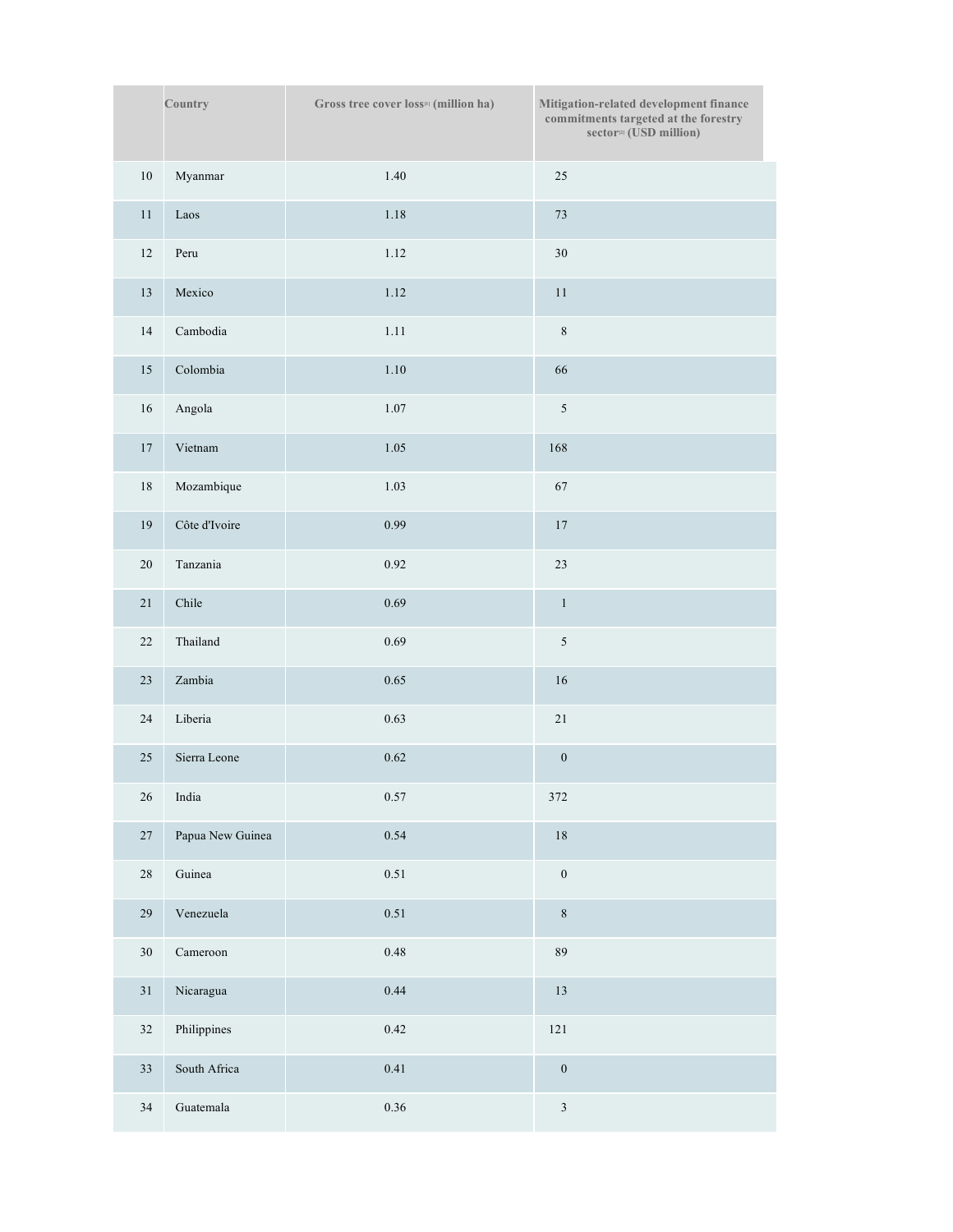|        | Country                     | Gross tree cover loss <sup>11</sup> (million ha) | Mitigation-related development finance<br>commitments targeted at the forestry<br>sector <sup>[2]</sup> (USD million) |
|--------|-----------------------------|--------------------------------------------------|-----------------------------------------------------------------------------------------------------------------------|
| 35     | Ghana                       | 0.35                                             | 24                                                                                                                    |
| 36     | Uganda                      | 0.29                                             | 22                                                                                                                    |
| 37     | Central African<br>Republic | 0.28                                             | $\,1\,$                                                                                                               |
| 38     | Honduras                    | 0.28                                             | 31                                                                                                                    |
| 39     | Republic of Congo           | 0.28                                             | $\,8\,$                                                                                                               |
| $40\,$ | Nigeria                     | 0.27                                             | $\boldsymbol{0}$                                                                                                      |
| 41     | Ecuador                     | 0.26                                             | 14                                                                                                                    |
| 42     | Gabon                       | 0.16                                             | $12\,$                                                                                                                |
| 43     | Ethiopia                    | 0.15                                             | 39                                                                                                                    |
| $44\,$ | Uruguay                     | 0.14                                             | $40\,$                                                                                                                |
| 45     | Kenya                       | 0.10                                             | $18\,$                                                                                                                |
| 46     | Panama                      | 0.09                                             | $\sqrt{3}$                                                                                                            |
| 47     | Dominican<br>Republic       | 0.09                                             | $\,1\,$                                                                                                               |
| 48     | South Korea                 | $0.08\,$                                         | $\boldsymbol{0}$                                                                                                      |
| 49     | Suriname                    | $0.07\,$                                         | $\,1\,$                                                                                                               |
|        | 50 North Korea              | $0.07\,$                                         | $\boldsymbol{0}$                                                                                                      |
| $51\,$ | Malawi                      | 0.06                                             | 32                                                                                                                    |
| 52     | Sri Lanka                   | 0.06                                             | $\boldsymbol{0}$                                                                                                      |
| 53     | Guyana                      | 0.06                                             | $\,1\,$                                                                                                               |
| 54     | Solomon Islands             | 0.06                                             | $\,8\,$                                                                                                               |
| 55     | Zimbabwe                    | 0.06                                             | $\boldsymbol{0}$                                                                                                      |
| 56     | Guinea-Bissau               | $0.06\,$                                         | $\boldsymbol{0}$                                                                                                      |
| 57     | Costa Rica                  | 0.06                                             | $\,1\,$                                                                                                               |
| 58     | Mongolia                    | $0.06\,$                                         | $12\,$                                                                                                                |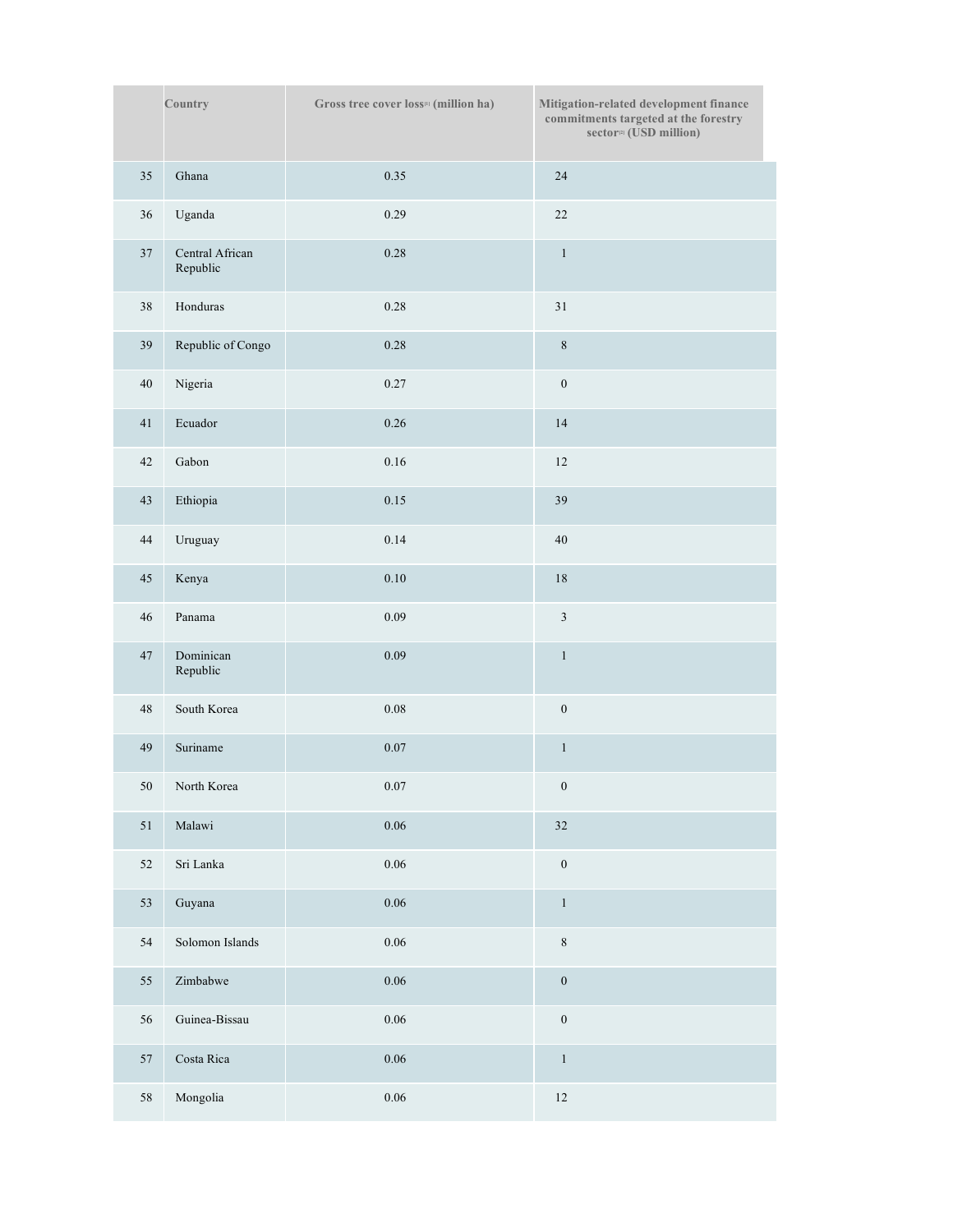|        | Country                     | Gross tree cover loss <sup>11</sup> (million ha) | Mitigation-related development finance<br>commitments targeted at the forestry<br>sector <sup>[2]</sup> (USD million) |
|--------|-----------------------------|--------------------------------------------------|-----------------------------------------------------------------------------------------------------------------------|
| 59     | Cuba                        | 0.05                                             | $\boldsymbol{0}$                                                                                                      |
| 60     | <b>Equatorial Guinea</b>    | 0.05                                             | $\,1$                                                                                                                 |
| 61     | Bangladesh                  | 0.05                                             | $\overline{4}$                                                                                                        |
| $62\,$ | Algeria                     | 0.04                                             | $\boldsymbol{0}$                                                                                                      |
| 63     | Swaziland                   | 0.02                                             | $\boldsymbol{0}$                                                                                                      |
| 64     | Haiti                       | 0.02                                             | $\mathfrak z$                                                                                                         |
| 65     | Serbia                      | 0.02                                             | $\,1\,$                                                                                                               |
| 66     | El Salvador                 | 0.02                                             | $\,1$                                                                                                                 |
| 67     | Kazakhstan                  | 0.02                                             | $\boldsymbol{0}$                                                                                                      |
| $68\,$ | Jamaica                     | $0.01\,$                                         | $\boldsymbol{0}$                                                                                                      |
| 69     | $\rm Nepal$                 | $0.01\,$                                         | 34                                                                                                                    |
| $70\,$ | Fiji                        | $0.01\,$                                         | $\,1$                                                                                                                 |
| $71\,$ | Chad                        | $0.01\,$                                         | $12\,$                                                                                                                |
| 72     | Rwanda                      | 0.01                                             | 19                                                                                                                    |
| $73\,$ | Albania                     | 0.01                                             | $\sqrt{6}$                                                                                                            |
| 74     | Syria                       | $0.01\,$                                         | $\boldsymbol{0}$                                                                                                      |
| $75\,$ | Brunei                      | $0.01\,$                                         | $\boldsymbol{0}$                                                                                                      |
| $76\,$ | Togo                        | 0.01                                             | $\boldsymbol{7}$                                                                                                      |
| $77\,$ | Tunisia                     | $0.01\,$                                         | $\sqrt{2}$                                                                                                            |
| $78\,$ | $\mathop{\mathsf{Morocco}}$ | $0.01\,$                                         | $\sqrt{48}$                                                                                                           |
| 79     | Bosnia and<br>Herzegovina   | 0.01                                             | $\boldsymbol{0}$                                                                                                      |
| $80\,$ | Bhutan                      | 0.01                                             | $\mathfrak{Z}$                                                                                                        |
| $81\,$ | Burundi                     | $0.01\,$                                         | $\boldsymbol{0}$                                                                                                      |
| 82     | Trinidad and<br>Tobago      | 0.01                                             | $\boldsymbol{0}$                                                                                                      |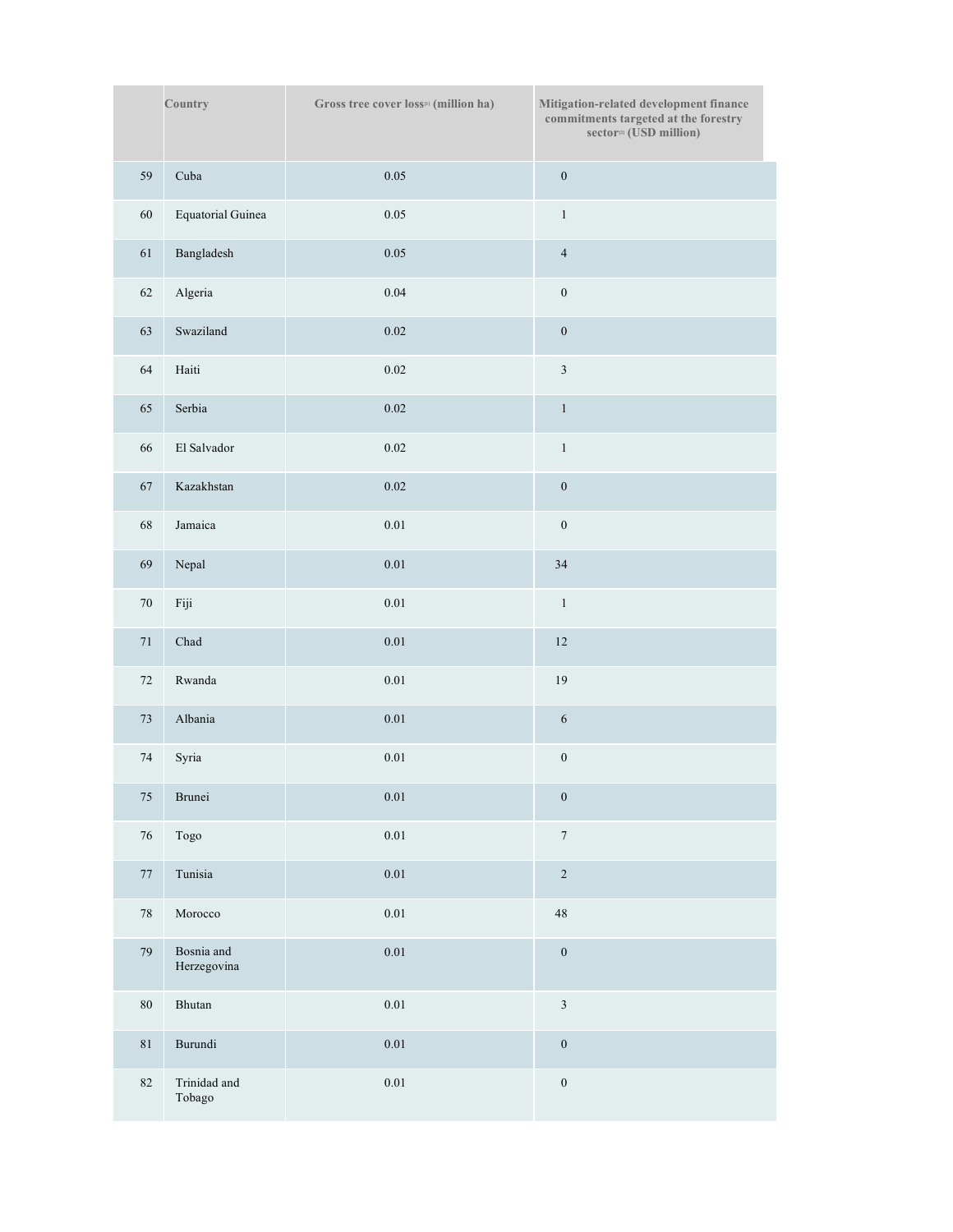|           | Country     | Gross tree cover loss <sup>11</sup> (million ha) | Mitigation-related development finance<br>commitments targeted at the forestry<br>sector <sup>[2]</sup> (USD million) |
|-----------|-------------|--------------------------------------------------|-----------------------------------------------------------------------------------------------------------------------|
| 83        | Benin       | $0.01\,$                                         | $\boldsymbol{0}$                                                                                                      |
| 84        | Montenegro  | 0.01                                             | $\sqrt{2}$                                                                                                            |
| 85        | Comoros     | $0.00\,$                                         | $\boldsymbol{0}$                                                                                                      |
| 86        | Moldova     | $0.00\,$                                         | $\boldsymbol{0}$                                                                                                      |
| $87\,$    | Georgia     | $0.00\,$                                         | $\,8\,$                                                                                                               |
| $\bf 88$  | Azerbaijan  | $0.00\,$                                         | $\boldsymbol{0}$                                                                                                      |
| $\rm 89$  | Pakistan    | $0.00\,$                                         | $\overline{9}$                                                                                                        |
| 90        | Israel      | $0.00\,$                                         | $\boldsymbol{0}$                                                                                                      |
| 91        | Mauritius   | $0.00\,$                                         | $\boldsymbol{0}$                                                                                                      |
| 92        | Senegal     | $0.00\,$                                         | $\overline{4}$                                                                                                        |
| 93        | Mali        | $0.00\,$                                         | $18\,$                                                                                                                |
| 94        | Somalia     | $0.00\,$                                         | $\boldsymbol{0}$                                                                                                      |
| 95        | Iran        | $0.00\,$                                         | $\sqrt{6}$                                                                                                            |
| 96        | Lebanon     | $0.00\,$                                         | $\sqrt{2}$                                                                                                            |
| 97        | Egypt       | $0.00\,$                                         | $\boldsymbol{0}$                                                                                                      |
| $\bf{98}$ | Armenia     | $0.00\,$                                         | $\sqrt{4}$                                                                                                            |
| 99        | Singapore   | $0.00\,$                                         | $\boldsymbol{0}$                                                                                                      |
| $100\,$   | Kyrgyzstan  | $0.00\,$                                         | $\overline{4}$                                                                                                        |
| $101\,$   | Sudan       | $0.00\,$                                         | $\boldsymbol{0}$                                                                                                      |
| $102\,$   | Afghanistan | $0.00\,$                                         | $\boldsymbol{0}$                                                                                                      |
| 103       | Uzbekistan  | 0.00                                             | $\mathfrak{Z}$                                                                                                        |
| $104\,$   | Gambia      | 0.00                                             | $\boldsymbol{0}$                                                                                                      |
| $105\,$   | Namibia     | $0.00\,$                                         | $\,1\,$                                                                                                               |
| 106       | Libya       | $0.00\,$                                         | $\boldsymbol{0}$                                                                                                      |
| $107\,$   | Botswana    | $0.00\,$                                         | $\sqrt{3}$                                                                                                            |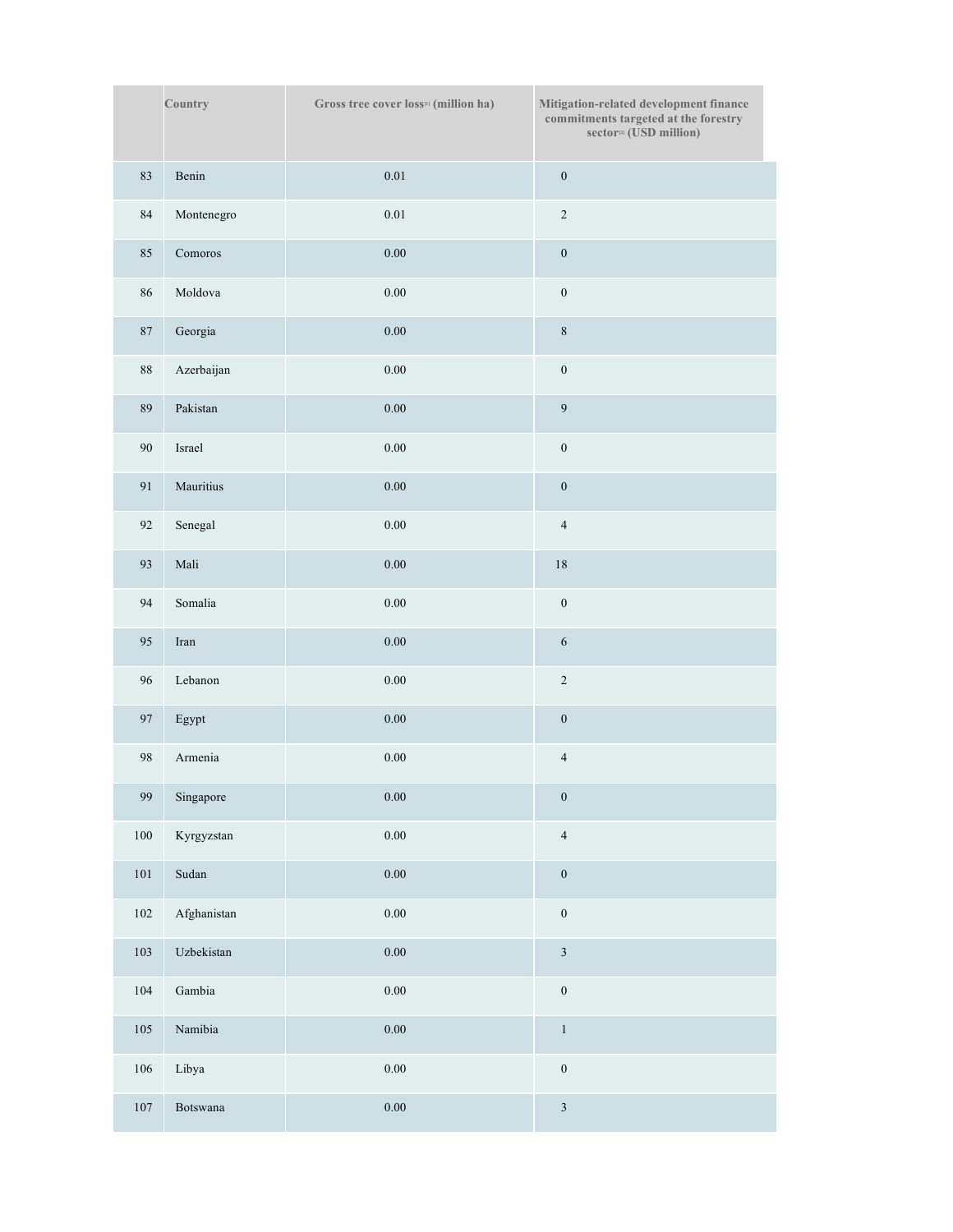|     | Country      | Gross tree cover loss <sup>11</sup> (million ha) | Mitigation-related development finance<br>commitments targeted at the forestry<br>sector <sup>[2]</sup> (USD million) |
|-----|--------------|--------------------------------------------------|-----------------------------------------------------------------------------------------------------------------------|
| 108 | Tajikistan   | 0.00                                             | $\mathbf{0}$                                                                                                          |
| 109 | Cape Verde   | 0.00                                             | $\mathbf{0}$                                                                                                          |
| 110 | Turkmenistan | 0.00                                             | $\mathbf{0}$                                                                                                          |
| 111 | Lesotho      | 0.00                                             | $\mathbf{0}$                                                                                                          |
| 112 | Iraq         | 0.00                                             | $\mathbf{0}$                                                                                                          |
| 113 | Burkina Faso | 0.00                                             | 18                                                                                                                    |
| 114 | Jordan       | 0.00                                             | $\mathbf{0}$                                                                                                          |

[1] Source: Hansen, M. C., Potapov, P. V., Moore, R., Hancher, M., Turubanova, S. A., Tyukavina, A., et al. (2013). High-resolution global maps of 21st-century forest cover change [Data file and codebook]. Retrieved from the Global Forest Watch website. Updated by Global Forest Watch.

[2] Source: Climate Focus analysis based on climate-related development finance dataset retrieved from retrieved from the Organisation for Economic Co-operation and Development (OECD) website.

[3] Sources: Estimate combines multilateral and bilateral finance. Multilateral: Climate Focus compilation based on Climatefundsupdate.org data. Cumulative commitments since 2010. Bilateral finance: Climate Focus analysis based on FCPF Annual Report (2017) presenting the results of a survey conducted in 2017 with countries participating in the FCPF readiness process. FCPF Carbon Fund Emission Reduction Program Documents retrieved from the FCPF website: https://www.forestcarbonpartnership.org/redd-countries-1. Assumed to be cumulative.

[4] Sources: Climate Focus analysis based on data shared by Norway's International Climate and Forest Initiative and the German REDD Early Mover Program, the BioCarbon Fund Initiative for Sustainable Forest Landscapes and the Forest Carbon Partnership Facility Carbon Fund retrieved from funds' official websites. Cumulative since 2010.

<sup>■</sup> While commitments refer to a firm obligation expressed by a donor country or multilateral finance institutions to provide a specific amount of financial support to a recipient country or another multilateral organization, disbursements are actual transfers of financial resources to the recipient. The disbursement of committed financial resources can take several years. In this assessment, international climate finance to the forestry sectors is reflected by presenting bilateral and multilateral ODA commitments.

[\[2\]](http://forestdeclaration.org/goal/goal-8/#_ednref2) Developing countries with high deforestation (>30,000 hectare of gross forest loss during 2010-15).

[\[3\]](http://forestdeclaration.org/goal/goal-8/#_ednref3) Green Climate Fund (GCF). (2018). [Projects + programmes: sustainable landscapes in Eastern Madagascar.](https://www.greenclimate.fund/-/sustainable-landscapes-in-eastern-madagascar) GCF.

[\[4\]](http://forestdeclaration.org/goal/goal-8/#_ednref4) Watts, J. (2018, June 29). [Norway pledges £12m to global fight against forest crime.](https://www.theguardian.com/environment/2018/jun/29/norway-pledges-12m-to-global-fight-against-forest?CMP=share_btn_tw) *The*  Guardian; Interpol. (2018). Project Leaf. Interpol.

[\[5\]](http://forestdeclaration.org/goal/goal-8/#_ednref5) Soft Commodity Risk Platform (SCRIPT). (2018). *[Policy benchmarking tool: methodology](https://www.script.finance/resources/policy-benchmarking-tool-assessment-methodology/)*. Oxford, UK: Global Canopy; SCRIPT. (2018). *[Portfolio risk tool: methodology](https://www.script.finance/resources/portfolio-risk-tool-assessment-methodology/)*. Oxford, UK: Global Canopy.